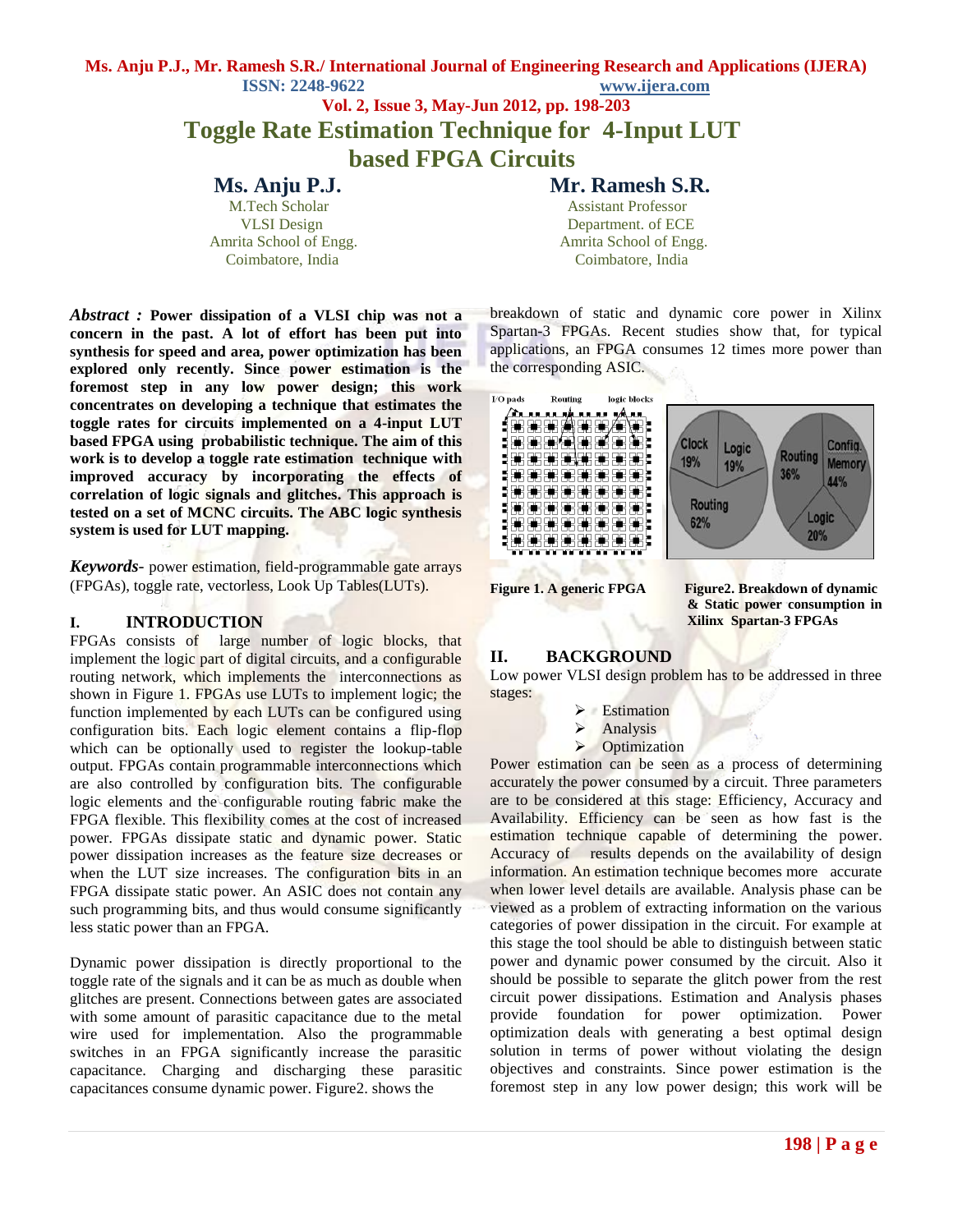# **Vol. 2, Issue 3, May-Jun 2012, pp. 198-203**

concentrating on developing a technique that estimates the toggle rate of signals in a circuit.

Power estimation technique can be broadly classified into two:

- Simulation based
- > Probabilistic or Statistical.

### **A. Simulation Based Power Analysis**

In this method we run logic simulation with a set of input vectors [8]. Then the toggle count of each net is computed. Dynamic power of the circuit is computed from the toggle rate. In figure3. inputs A, B, C and D are assigned signals with toggles 2, 1, 2 and 0 respectively ( The simulation is performed for four iterations). As per the functionality of each gate their output is calculated from the inputs available. Hence from figure4. it is clear that the signals E, F and G have toggles of 1, 2 and 2.

# **Advantage**

• Accuracy of estimation results is very high

#### **Disadvantage**

- Simulation time is very high
- Simulation results are input pattern dependent



 **simulation vectors of statistical parameters**

 **Figure 3. Propagation of Figure 4.Propagation**

### **B. Probabilistic Power Analysis**

In this method a logic signal is viewed as a random one-zero process with certain statistical parameters [1]. In this method we never know the exact time of occurrence of the signal. Instead of using exact historical time domain signal representation, certain characteristic quantities of signal over a period of time are used for computation of power. This method is also called vectorless activity estimation technique [3]. It involves estimating the switching activity of each node based on the switching activities of the inputs and the logic function of that node. Quantities like signal probabilities[4], transition densities[4], spatial correlation[7], temporal correlation[7], spatiotemporal correlation, probability density function, cumulative probability density function, etc. can be used as statistical parameters.

#### **Advantage**

Estimates power very quickly

#### **Disadvantage**

• Results are less accurate

For example consider static probability (Probability that a signal is at logic 1) and transition density (average switching rate of a node) as the only parameters used in a probabilistic power analysis technique. Figure 4 shows the propagation of these two parameters in a circuit using results in [4]. The static probability and transition density are equivalent to the simulated vectors in figure 3 Here we can see that input vectors (waveforms) to terminals A, B, C and D are different. But when we convert it into equivalent probabilistic patterns we see that static probability of node A, B and C are the same. Still Signals of node A and B can be differentiated since their transition densities are different. We can see that the statistical quantities of node A and C (figure 4) are the same but the equivalent patterns in simulated approach (figure3.) are different. This means that when we consider just the two statistical parameters i.e., static probability and transition density; the signals 0110 and 1001 are one and the same. The considered model could not distinguish between these two signals. This example shows how a probabilistic approach is less accurate than the simulation based activity estimation.

So the aim of this work is to improve the accuracy of the probabilistic power estimation approach so that the accuracy can be improved and the simulation time can be reduced.

#### **C. Factors to be considered in Toggle Rate**

The important factors to be considered in toggle rate estimation include Temporal correlation[3],Spatial correlation[6][3], Spatio-Temporal dependencies[19], Circuit delays[6][14], Glitches[6][11][12][13] and Computational efficiency<sup>[10]</sup>. Probability-based estimates are less accurate than simulation-based estimates for two reasons. One reason is that they ignore wire and gate delays, which are the cause of glitching activities. Secondly they ignore spatial correlation and temporal correlation between signals. Spatial correlation measures the relationship between signals at the input of a gate. It occurs when the logic value of a wire depends on the value of another wire. They can happen at primary inputs when the input data has correlation or between internal nodes when gates fan-out to multiple gates and later they reconverge, at some other node. This is shown in figure 5. Temporal correlation occurs when the value at a node depends on previous values of the same node. This can also occur at the primary inputs or within sequential circuits which have feedback. This is shown in figure 5. Temporal correlation can be computed from 1to 0 and 0 to 1 transition probability. Ignoring temporal correlation produces 15% to 50% error, and ignoring spatial correlation produces 8% to 120% error.



**Figure 5. Internal spatial correlation and temporal correlations**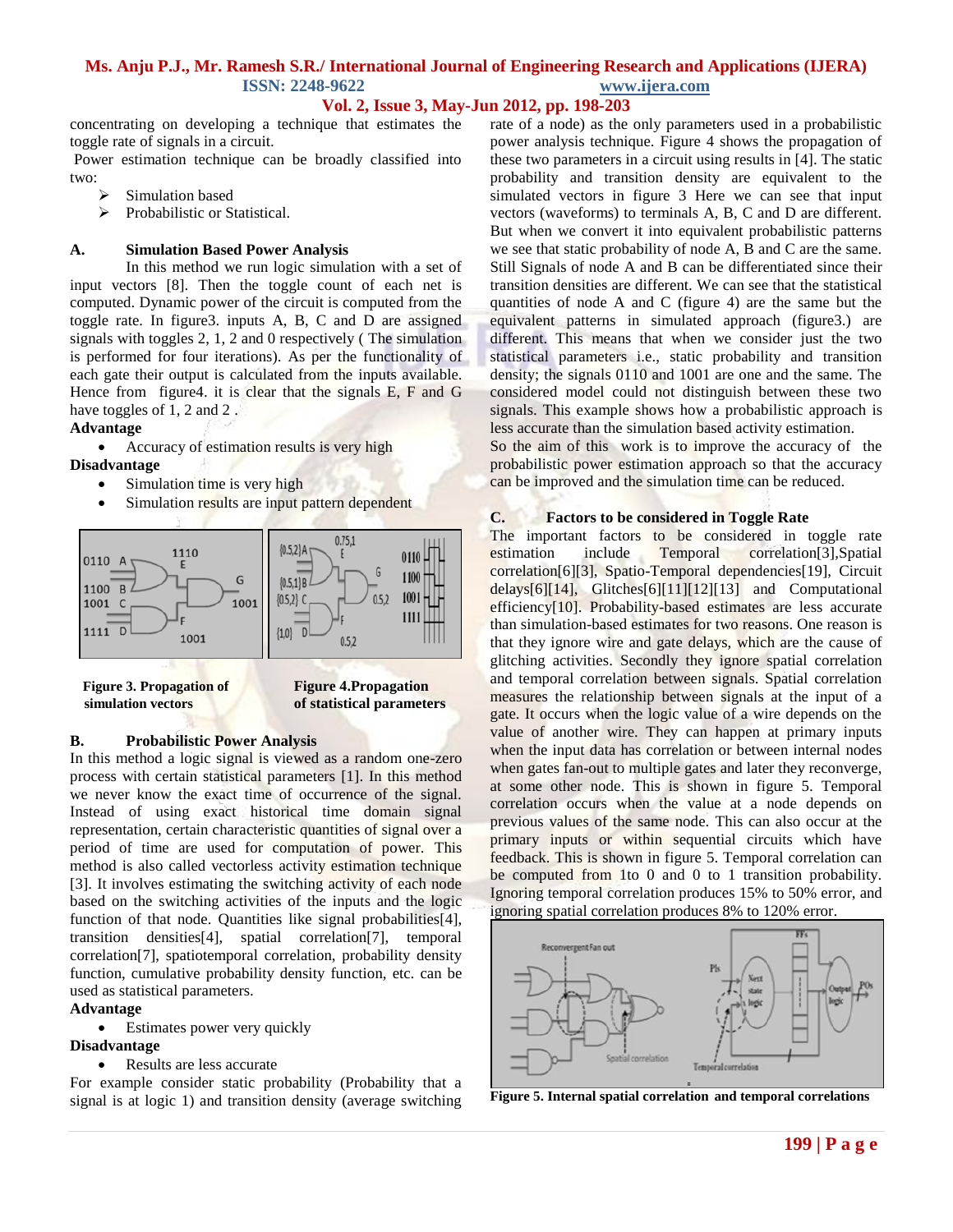**Vol. 2, Issue 3, May-Jun 2012, pp. 198-203**

# **III. EXISTING ACTIVITY ESTIMATION TECHNIQUES**

As already discussed there are two types of power estimation techniques: simulation based and probabilistic power estimation. The merits and demerits of some of them are discussed below. Today simulation is used for functional verification, performance evaluation, cost estimation, reliability checking and power estimation. The simulation based power estimation can be applied at different levels of abstraction. The main difference between the power estimation at these levels of abstraction is the trade of between computing resources and accuracy of the results[1]. Accuracy is higher at lower levels of abstraction than the higher levels; but the computation is easier at higher levels. In probabilistic power analysis the power dissipation of the circuit is then derived from statistical quantities like transition density, static probability and correlation .

In Najm's work on transition density the toggle rate is represented using the theory of probability. This work can be considered as the first work in the area of probabilistic power analysis. According to this work a module propagates transition from its input to output if the corresponding function is sensitive to the changes in the input. Based on a stochastic model of logic signals, this work introduced an algorithm to propagate density values from the primary inputs to internal and output nodes. It also demonstrates how the density values at internal nodes can be used to study circuit reliability by estimating the average power, ground currents, the average power dissipation, the susceptibility to electro migration failures ,the extent of hot-electron degradation etc. Here the only statistical quantity considered is transition density and hence the results are highly deviating from the actual one.

Work presented in [11] introduces a fast and memory efficient power estimation technique for CMOS circuits which estimates the power consumed due to the glitches. This technique is based on the notion of tagged transition waveforms. In this method regular input patterns are replaced with time waveforms that indicates static and dynamic probability. Similar to propagating input patterns here this transition waveform is propagated through the nodes. Since the approach uses this time waveforms; the model accounts for logic delays. Even if transitions occur very close to each other this method counts them as glitches. But in an actual circuit the glitches of short durations are filtered out by the RC components in the circuits. This indicates that this method leads to over estimation of glitches.

The concept of using correlation coefficients is discussed in [17]. This paper addresses the issue of switching activity estimation in combinational circuits under the zero-delay model from a probabilistic point of view. This work accounts for complex spatio-temporal correlations which occur at the primary inputs when the target circuit receives data from real

applications. Using lag-one Markov chains, conditional independence and signal isotropy, sufficient conditions for exact analysis of complex dependencies are derived. Evaluation of the model and a comparative analysis on benchmark circuits show that node-by-node switching activities are strongly pattern dependent and therefore, accounting for spatio-temporal dependencies is mandatory if accuracy is a major concern. This method introduced a new measure called transition coefficient to incorporate the effects of correlation between logic signals but this method was computationally complex.

The toggle rate estimation technique presented in [16] uses binary decision diagrams (BDDs) to compute correlation. Each node is represented using BDD and it is expanded to incorporate all possible transition for each variable. Their BDDs grows exponentially. Also this method considered equal probability for both  $1$  to  $0$  and  $0$  to  $1$  transitions. These assumptions led to more error in the estimation compared to a simulation based approach. Another method described in [3] also uses a similar approach of toggle rate estimation. Here the authors adopted techniques like partial collapsing and BDD pruning to reduce the size of BDDs. This method could not account for spatial and temporal correlation occurring within gates of a unit. Here they have introduced a method to reduce runtime but this leads to more error in the activity estimation. In BDD pruning low probability branches of a BDD are removed with minimal impact on accuracy of the activity estimation. This will eventually reduce the size of BDD under consideration and hence the computational complexity will get reduced. They have introduced a tool called ACE-V.2.0 which works well for both combinational and sequential circuits. The tool takes static probability, transition probability and transition density as input to simulate the circuit. The output file describes the same measures of the internal nodes.

The technique described in [6] is the latest work in the field of probabilistic power estimation. The authors claims that they have accounted all the issues related to toggle rate estimation like spatial correlation, temporal correlation, circuit delays , glitches and computational efficiency. The method uses a XOR based decomposition scheme $[10]$  for breaking a function into subparts and determining the relation between them. This can be used for computing the spatial correlation of signals. The XOR based decomposition scheme described in [10] requires a truth table generation for computation of correlation. This indicates that for circuits with a large number of input vectors the number of elements in the K-Map is very large . This indicates that this method cannot demand advantage of a probabilistic approach, since they require input patterns for computing correlation. For any circuit with k inputs we require  $2<sup>k</sup>$  input patterns for computing spatial correlation. If the number of primary inputs to a circuit is less than the method may find some advantages. For circuits with large number of input patterns this approach is very slow and computationally complex. This approach did not mention how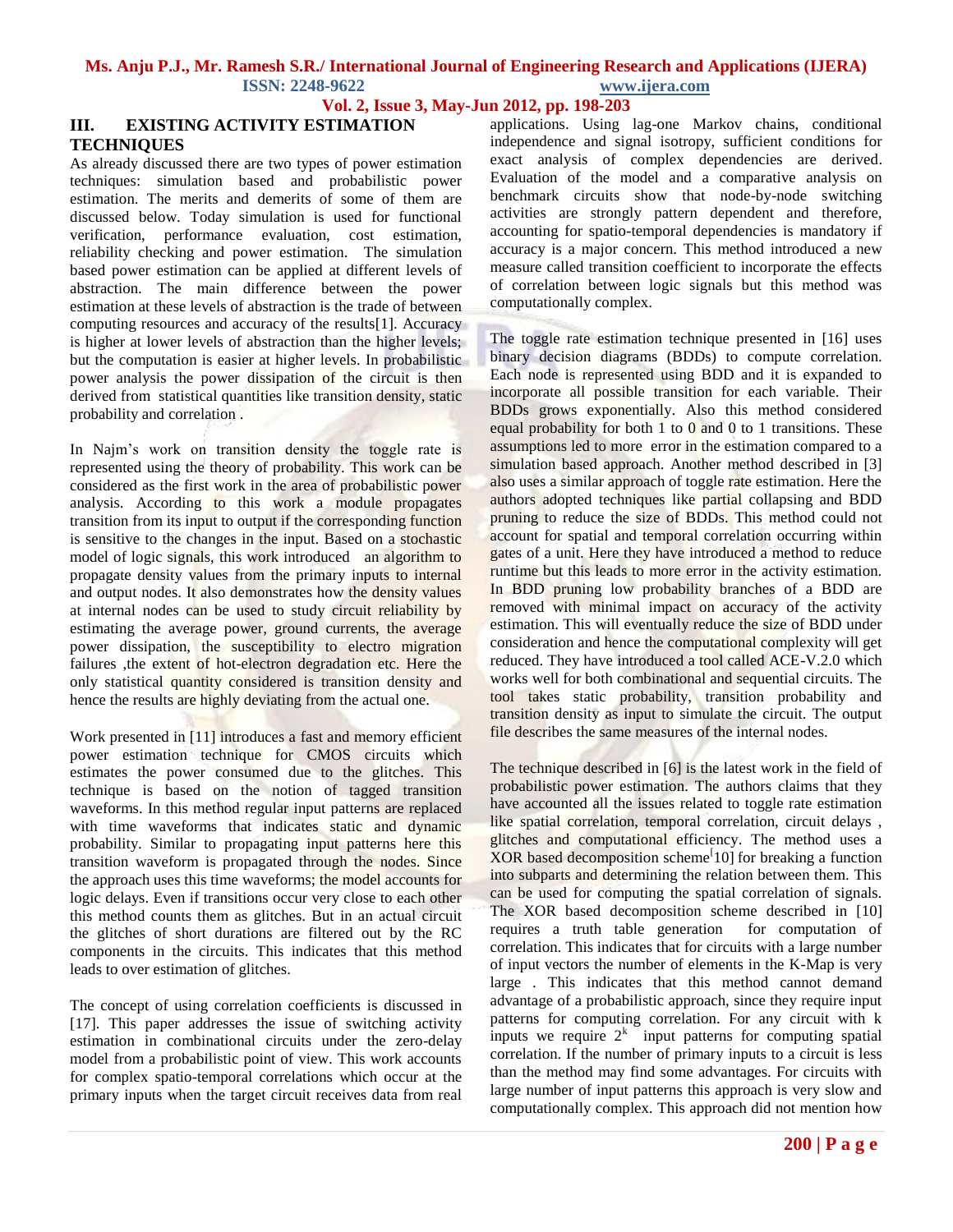# **Vol. 2, Issue 3, May-Jun 2012, pp. 198-203**

they have considered the effects of temporal correlation. The results shows that there are still significant percentage error in their approach. The results shows a huge deviation for circuits with large logic depth. This method did not project any results regarding their application in a sequential circuit. Consideration of process variations in their approach can account the circuit delays and glitches more appropriately and hence they can further modify the approach to better model the power dissipation.

### **IV. METHODOLOGY**

This work deals with designing a probabilistic power estimator and comparing the result with a simulation based activity estimator and other existing probabilistic activity estimators. Figure 6. describes the whole methodology adopted for this work. The bench mark circuits used are Microelectronic Center of North Carolina circuits in BLIF (Berkeley Logic Inter Changeable Format) and ISCAS circuits. The results are compared using a simulation based activity estimator and existing Probabilistic activity estimators like ACE v2.0 academic tool produced from the University of British Columbia, Vancouver, BC, Canada and commercial Quartus II 8.0 CAD tool**.**



In this work we consider 4-input LUT based FPGAs like Altera Stratix II FPGAs as shown in figure 5. By using the logic synthesis tool ABC the bench mark circuit can be mapped into the LUTs.



**Stratix FPGA family).**

Each LUT can have a maximum of 4 inputs which are arriving from LUTs. So the resulting arrangement of LUTs will be similar to that in figure 6. Since LUTs are processed in topological order we consider the 4 predecessors of a master LUT for computing the spatial correlation. These predecessors in turn have a maximum of 16 inputs altogether. So in computing the spatial correlation of inputs of a master LUT the first step is to derive the functionality of the predecessor LUTs. There after we compute conditional probability of K1,K2,K3 and K4 (inputs of master LUT) with each other. Conditional probabilities thereby have enough information to describe the relationship between static probabilities of these four logic functions . On having the modified probability values(due to correlation) of master LUT we have to propagate these values to its output.



**Figure 6. Master LUT- Predecessor architecture and detailed diagram for the functionality of Predecessors**

Consider the circuit given in figure 5. It is a 4 input circuit so it can be implemented in a 4 input LUT. Knowing the modified input probabilities we use results in [4]and[6] to compute the transitions. Since the functionality of the mater LUT is known we can easily compute the transitions at the output. Here we can incorporate gate delays also. Gate delays results in glitches generated by the LUT. These glitches are propagated downstream.



**Figure 7. A master LUT and the function implemented by it.**

### **V. EXPERIMENTAL RESULTS**

Experiment is conducted on a set of MCNC bench mark circuits. The results of basic circuits which can be implemented in an LUT is shown in Table I . It is compared with simulation based approach and the relative variation is also tabulated.. 1000 0random vectors are used for simulating the circuits. Its equivalent statistical quantities are used for the proposed probabilistic simulator. Table II. Shows the simulation results for the BLIF benchmark circuits in Quartus II 9.0sp2 and Ace\_v2. Table III and IV shows the results of bench marks of original circuit, its optimized form and the LUT mapping using ABC tool.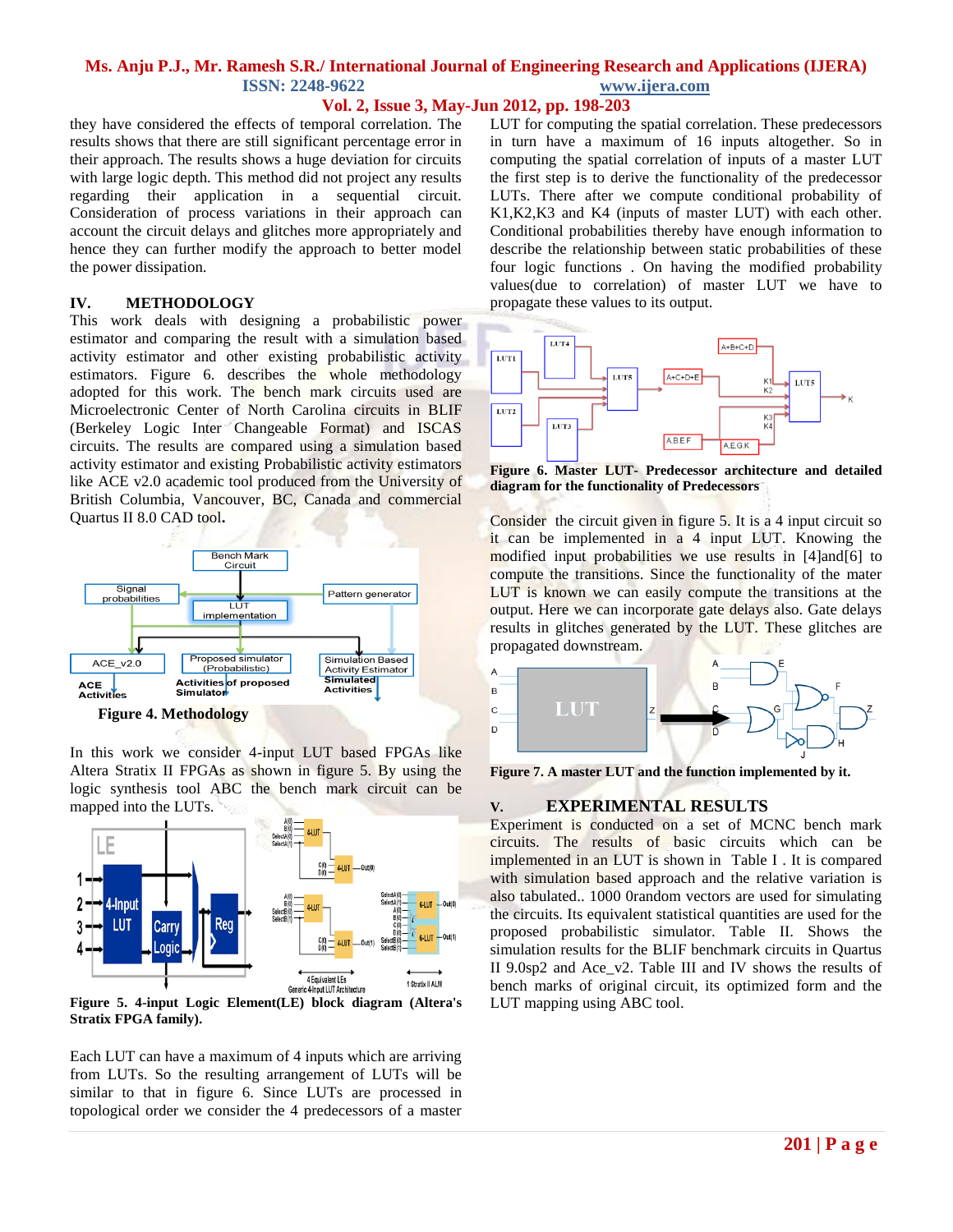### **Vol. 2, Issue 3, May-Jun 2012, pp. 198-203**

#### Table I. Comparison of activities from simulation based &

### probabilistic estimators (TC: toggle count, S.P.:static

#### probability)

| <b>Circuit</b>    | <b>Simulation</b><br>based<br>Approach |        | <b>Probabilistic</b><br>Approach |        | <b>Relative</b><br><b>Error</b> |
|-------------------|----------------------------------------|--------|----------------------------------|--------|---------------------------------|
|                   | T.C.                                   | S.P.   | T.C.                             | S.P.   | $\frac{6}{9}$                   |
| <b>Half Adder</b> | 637                                    | 0.4243 | 909                              | 0.3371 | 30                              |
| <b>Full Adder</b> | 746                                    | 0.4973 | 2060                             | 0.4333 | 64                              |
| $4:1$ mux         | 747                                    | 0.4980 | 1155                             | 0.4153 | 35                              |
| 2:4 decoder       | 331                                    | 0.2208 | 834                              | 0.6185 | 60                              |
| BCD-EX3           | 705                                    | 0.4698 | 986                              | 0.5200 | 28                              |

### Table II. Simulation results for the BLIF benchmark circuits

#### in Quartus II 9.0sp2 and Ace\_v2.

| <b>Circuit</b>    | Logic    | <b>Dynamic</b> | <b>Static</b> | <b>Switching</b> |
|-------------------|----------|----------------|---------------|------------------|
|                   | elements | power(mw)      | probability   | probability      |
| alu4              | 966      | 27.19          | 0.99487       | 0.491414         |
| apex <sub>2</sub> | 917      | 60.34          | 0.175347      | 0.284624         |
| apex4             | 829      | 64.15          | 0.468863      | 0.864924         |
| ex5p              | 198      | 13.05          | 0.938600      | 0.472312         |
| ex1010            | 888      | 69.01          | 0.727133      | 0.448922         |
| misex3            | 893      | 57.48          | 0.227102      | 0.346351         |
| pdc               | 1729     | 97.52          | 0.938785      | 0.384609         |
| seq               | 1033     | 71.77          | 0.708942      | 0.480792         |
| spla              | 1745     | 108.63         | 0.429261      | 0.472992         |

#### Table III. Bench mark circuit details : ABC tool

| <b>Circuit</b> | Input/  | OR    | <b>AND</b> | <b>NOT</b> | No. of critical |
|----------------|---------|-------|------------|------------|-----------------|
|                | output  | Gates | Gates      | Gates      | path elements   |
| alu4           | 14/8    | 2732  | 3729       | 5464       | 14              |
| apex2          | 39/3    | 3165  | 4116       | 6330       | 17              |
| apex4          | 9/18    | 2195  | 3513       | 4390       | 12              |
| c5315          | 178/123 | 731   | 1579       | 1898       | 19              |
| c7552          | 207/107 | 820   | 1655       | 2025       | 29              |
| cps            | 24/107  | 593   | 1250       | 1709       | 11              |
| dalu           | 75/16   | 306   | 787        | 947        | 13              |
| e64            | 65/65   | 215   | 541        | 699        | 9               |
| ex4p           | 128/28  | 239   | 527        | 762        |                 |

Table IV. Bench mark circuits details(optimized and LUT

#### mapped) : ABC tool

| <b>OPTIMIZED</b> |                     |                                       | <b>LUT MAPPED</b>     |             |      |                                        |
|------------------|---------------------|---------------------------------------|-----------------------|-------------|------|----------------------------------------|
| Circuit          | <b>AND</b><br>Gates | No.of<br>critical<br>path<br>elements | No. of<br><b>LUTs</b> | <b>EDGE</b> | AIG  | No. of<br>critical<br>path<br>elements |
| alu4             | 2370                | 14                                    | 1150                  | 3932        | 2845 |                                        |
| apex2            | 2589                | 15                                    | 1318                  | 4422        | 3124 | 8                                      |
| apex4            | 1919                | 12                                    | 1059                  | 3442        | 2402 | 6                                      |
| c5315            | 1287                | 26                                    | 482                   | 1562        | 1622 | 8                                      |
| c7552            | 1390                | 30                                    | 478                   | 1432        | 1724 | 11                                     |
| cps              | 1024                | 11                                    | 563                   | 1796        | 1327 | 5                                      |
| dalu             | 643                 | 16                                    | 246                   | 871         | 772  | 6                                      |
| e64              | 445                 | 9                                     | 244                   | 800         | 556  | 4                                      |
| ex4p             | 401                 | 9                                     | 185                   | 621         | 451  | 4                                      |

### **VI. CONCLUSION**

This paper examined various activity estimation Techniques. Their merits and demerits are also discussed. The paper also explains how to accurately measure the toggle rates of signals in field-programmable gate array (FPGA)-based logic circuits without the use of simulation vectors. Improved accuracy of results is achieved by considering correlation of logic signals. By incorporating gate delays effects of glitches are also considered. Comprehensive treatment of glitches also improved our results. Statistical static timing analysis is a procedure that is becoming increasingly necessary to handle the complexities of process and environmental variations in integrated circuits. Statistical Static Timing Analysis can be incorporated so as to better model the effects of process variations. In contrast, statistical static timing analysis algorithms offer a more accurate prediction of the timing behavior of circuit designs.

#### **REFERENCES**

- [1] Gary K. Yeap,"Practical low power digital VLSI design",Kluwer Academic Publishers.
- [2] Julien Lamoureux , "Modeling and Reduction of Dynamic Power in Field-Programmable Gate Arrays", Ph.D. dissertation, Dept. of Electrical and Computer Engineering,The University of British Columbia Nov. 2007.
- [3] J. Lamoureux and S. Wilton, "Activity estimation for field programmable gate arrays," in *Proc. IEEE Int. Conf. Field-Programmable Logic Appl.*, Aug. 2006, pp. 1–8.
- [4] F. Najm, "Transition density: A new measure of activity in digital circuits," *IEEE Trans. Comput.-Aided Design Integr. Circuits Syst.*, vol. 12, no. 2, pp. 310–323, Feb. 1993.
- [5] Farid N. Najm, , "A Survey of Power Estimation Techniques in VLSI Circuits" *IEEE transactions on very large scale integration (VLSI) systems*, vol. 2, pp 446-455.NO. 4, Dec.1994.
- [6] Tomasz S. Czajkowski, and Stephen D. Brown, "Decomposition-Based Vectorless Toggle Rate Computation for FPGA Circuits", *IEEE transactions on very large scale integration (VLSI) systems ,*vol29 , no. 11,pp1723-1735 Nov.2010.
- [7] Julien Lamoureux and Wayne Luk ," An Overview of Low-Power Techniques for Field-Programmable Gate Arrays", *NASA/ESA Conference on Adaptive Hardware and Systems* , vol. 27, no. 12, pp. 338–345, Dec. 2008.
- [8] Andrew Yang and Karti Mayaram ,"Simulation and Modeling*" IEEE transactions on computer-aided design of integrated circuits and systems,* pp 11-19 July1994
- [9] Farid N. Najm , "Low-Power Design Methodology: Power Estimation and Optimization" IEEE *transactions on very large scale integration (VLSI) systems,* pp1124-1129, July1997
- [10] T. S. Czajkowski and S. D. Brown, "Functionally linear decomposition and synthesis of logic circuits for FPGAs," *IEEE Trans. Comput.-Aided Design Integr. Circuits Syst.*, vol. 27, no. 12, pp. 2236–2249, Dec. 2008.
- [11] C. Tsui, M. Pedram, and A. Despain, "Efficient estimation of dynamic power consumption under a real delay model," in *Proc. IEEE Int. Conf. Comput.-Aided Design*, 1993, pp. 224–228.
- [12] F. Hu and V. Agrawal,"Dual-transition glitch in probabilistic waveform power estimation,"*Proc. ACM Great Lakes Symp. VLSI*,2005,pp.357–  $360.$
- [13] C. Ding, C. Tsui, and M. Pedram, "Gate-level power estimation using tagged probabilistic simulation," *IEEE Trans. Comput.-Aided Design Electron. Circuits Syst.*, vol. 17, no. 11, pp. 1099–1107, November. 1998.
- [14] Y. Lin, M. Huttom, and L. He, "Placement and timing for FPGAs considering variations," in *Proc. FPL*, 2006, pp. 1–7.
- [15] [www.ece.cmu.edu/~ee760/760docs/blif.pdf](http://www.ece.cmu.edu/~ee760/760docs/blif.pdf)